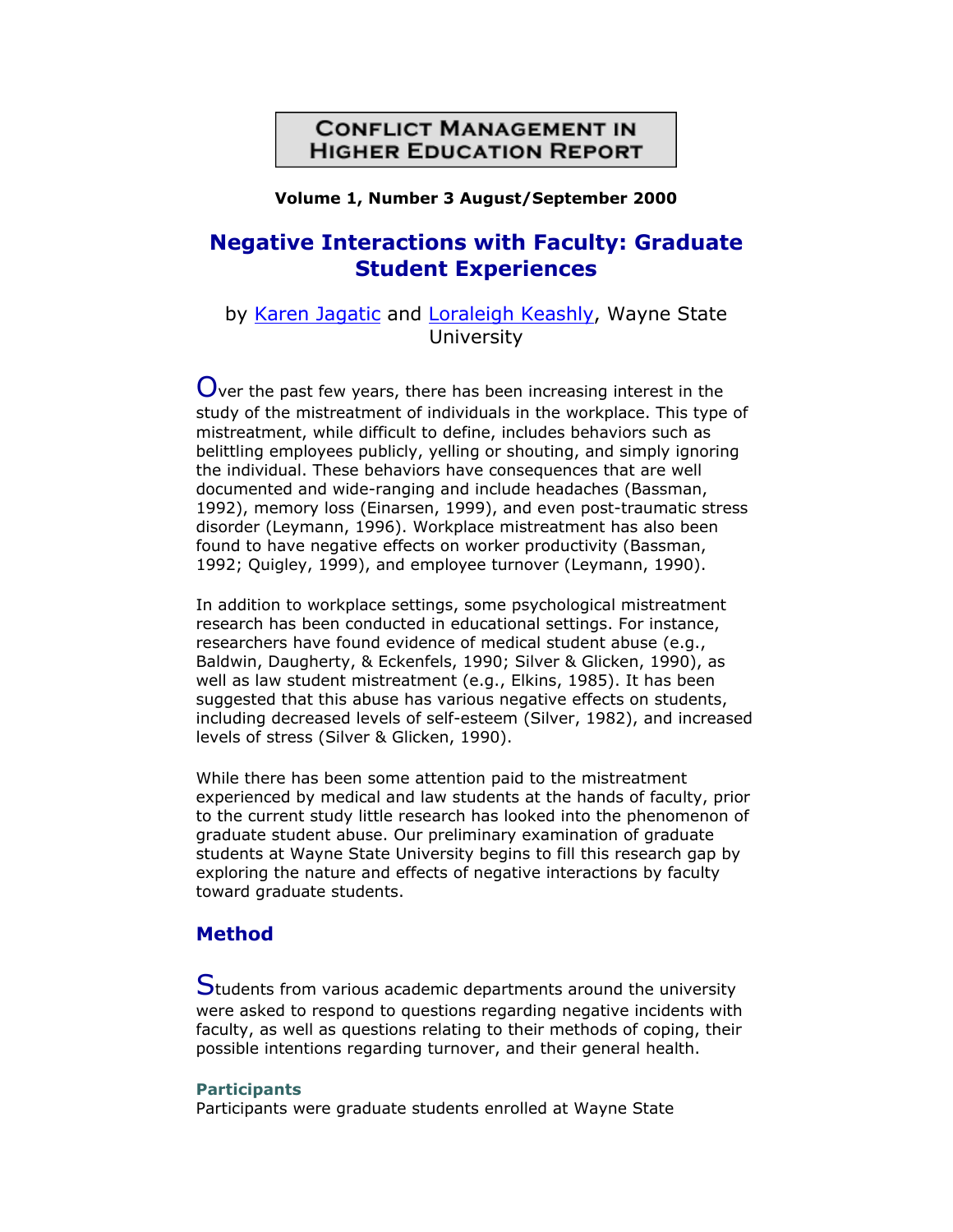University. One hundred thirty-eight of the 163 students contacted agreed to participate, yielding a response rate of 82%.

#### **Measures**

Researchers used four different measures, described below, to get a picture of the graduate student experience.

**Negative Incidents Measure.** This measure was developed for the study using items from a review article on emotional abuse by Keashly (1998), as well as items from focus groups conducted with graduate students prior to this study (see [Table 1](http://www.campus-adr.org/CMHER/ReportArticles/Edition1_3/jktable1.html) (http://www.campusadr.org/CMHER/ReportArticles/Edition1\_3/jktable1.html) for specific items). Five subscales were developed using items from this list reflecting different forms of mistreatment: **neglect**, **hostile direct**, **hostile indirect**, **sexual harassment**, and **racial harassment**.

**Coping with Harassment Scale.** Students were asked how they coped with negative interactions with faculty (see examples of specific items on [Table 2](http://www.campus-adr.org/CMHER/ReportArticles/Edition1_3/jktable2.html) (http://www.campusadr.org/CMHER/ReportArticles/Edition1\_3/jktable2.html) ).

**Intention to Turnover Scale.** Students were asked three questions regarding their intentions to turnover. The questions were based on an Intention to Turnover scale reported in Camman, Fichman, Jenkings, and Klesh (1979).

**General Health Questionnaire.** Students were asked to answer 12 questions regarding their general health on a scale developed by Goldberg (1978).

#### **Procedure**

30-minute telephone interviews were conducted by graduate students for a graduate seminar on survey research methods using the Computer Assisted Telephone Interviewing (CATI) lab at Wayne State University.

### **Results and Discussion**

The purpose of this study was to take a preliminary look into the nature and effects of negative interactions with faculty toward graduate students. While graduate students reported predominantly positive experiences, it was found that negative incidents do occur between faculty and graduate students, and that the incidents include a range of different kinds of negative behavior.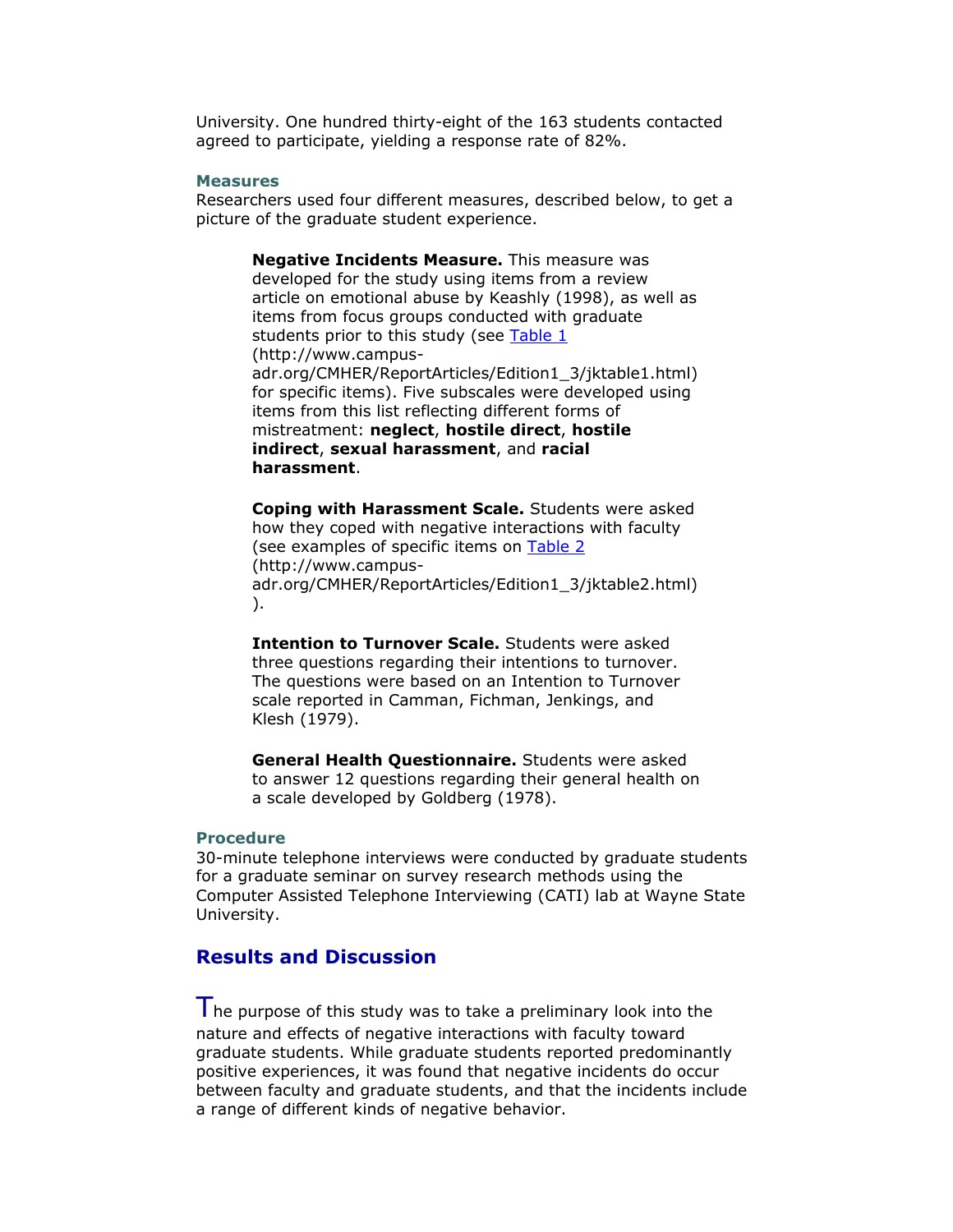#### **Nature and Effects of Mistreatment**

[Table 1](http://www.campus-adr.org/CMHER/ReportArticles/Edition1_3/jktable1.html) provides information on the percentage of students reporting mistreatment by faculty that occurred as frequently as sometimes to often. The graduate student mistreatment items that occurred most frequently were faculty behaviors classified as "neglectful" (see Table [1](http://www.campus-adr.org/CMHER/ReportArticles/Edition1_3/jktable1.html)). The three most frequently reported items were "gave little or no feedback on your performance on projects or exams," "has not clearly defined the goals for the course despite repeated requests to do so," and "failed to provide guidance to you on your work." While workplace research has found mostly hostile direct behaviors being reported (Baron & Neuman, 1996), graduate student mistreatment was composed of mostly neglectful behaviors. Perhaps this is because direct forms of abuse are not tolerated by institutions of higher education, or because the ambiguity of neglectful behaviors makes these behaviors "safer" for the perpetrators.

#### **Coping with Mistreatment**

The results of the study (see [Table 2\)](http://www.campus-adr.org/CMHER/ReportArticles/Edition1_3/jktable2.html) showed that coping mechanisms are different based on the type of mistreatment. Talking to friends or family about the mistreatment was the most frequently occurring coping response for both minor and major incidents with faculty, however the coping responses differed for minor and major incidents otherwise. Emotion focused coping, where individuals manage their emotional responses internally rather than doing something about the problem, was used for minor negative incidents most often. This may be because students view minor negative situations as too ambiguous to warrant direct action, or they are unsure of the significance of the event. On the other hand, problem-focused coping, which involves the individual solving the problem directly, was used for major negative incidents.

#### **Intention to Leave and General Health**

There was a significant relationship found between mistreatment items and two of the three intention to leave items. Specifically, results of the study showed that the greater the frequency of mistreatment experienced by students, the stronger the intention to leave the program and the university in general. Students' general health was also negatively affected by mistreatment by faculty.

### **Implications**

I here are several implications associated with this preliminary study.

First, results show that, while not very frequent, there does indeed exist a phenomenon of graduate student mistreatment.

Second, the mistreatment behaviors being reported by students are primarily of a neglectful nature. These behaviors may be as damaging to students as more overtly hostile behaviors, such as swearing. If faculty were made aware of how damaging their acts of neglect were, perhaps they would engage in them to a lesser extent.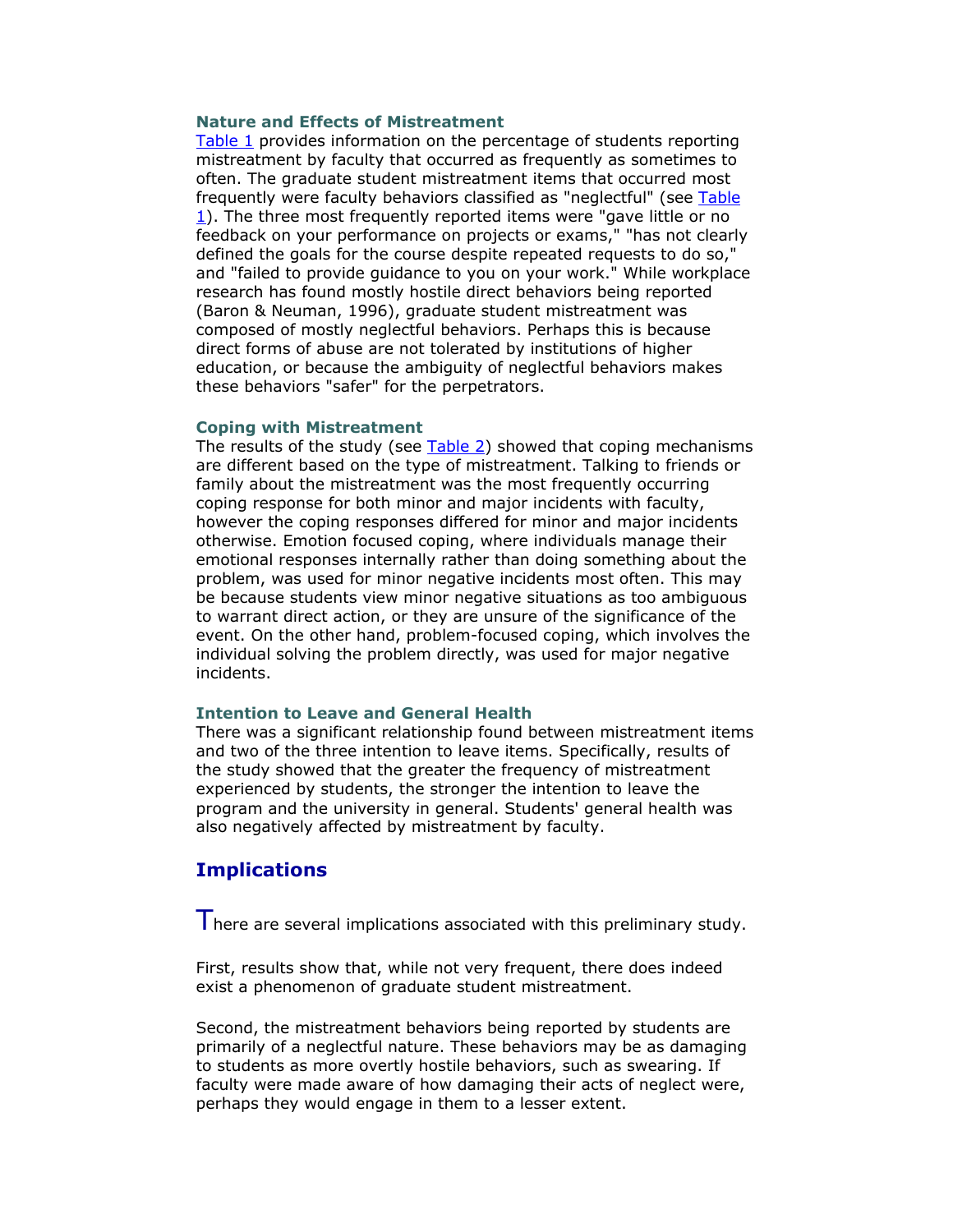Third, the current study focused on the organization as a whole; in this case, the focus was on graduate students from all disciplines at Wayne State University. However, each department in a university has its own subculture, and some departments may be more abusive than others. Further research may uncover important differences between academic departments in this regard.

Fourth, this study found that student mistreatment was related to intentions to quit school and toward being a student altogether. These findings are significant for school administrators concerned with student retention rates. Perhaps the reduction of negative interactions with faculty will curb student attrition rates.

Finally, this preliminary study found evidence that mistreatment may affect general student health, and that these effects are not trivial. Interestingly, the directly hostile mistreatment items did not correlate significantly with the General Health Questionnaire, but the neglectful mistreatment items did. Thus, neglectful behavior by faculty is both prevalent and damaging to graduate students health.

This preliminary examination of the nature and effects of negative interactions with faculty yielded some interesting findings. However further research on a broader scale is necessary so that interventions can be designed appropriately to improve the situation.

### **References**

Baldwin, D. C., Daugherty, S. R., & Eckenfels, E. J. (1991). Student perceptions of mistreatment and harassment during medical school: A survey of ten United States schools. *Western Journal of Medicine, 155*, 140-145.

Baron, R. A., & Neuman, J. H. (1996). Workplace violence and workplace aggression: Evidence on their relative frequency and potential causes. *Aggressive Behavior, 22*, 161-173.

Bassman, E. (1992). *Abuse in the Workplace*. Westport, CT: Quorum Books.

Camman, C., Fichman, M., Jenkings, D., & Klesh, M. (1979). *The Michigan Organizational Assessment Questionnaire* (Unpublished manuscript). Ann Arbor, MI: University of Michigan.

Einarsen, S. (1999). The nature and causes of bullying at work. *International Journal of Manpower, 20*, 16-27.

Elkins, J. R. (1985). Rites de passage: Law students "telling their lives.". *Journal of Legal Education, 35*, 65-75.

Keashly, L. (1998). Emotional abuse in the workplace. *Journal of Emotional Abuse*, 85-117.